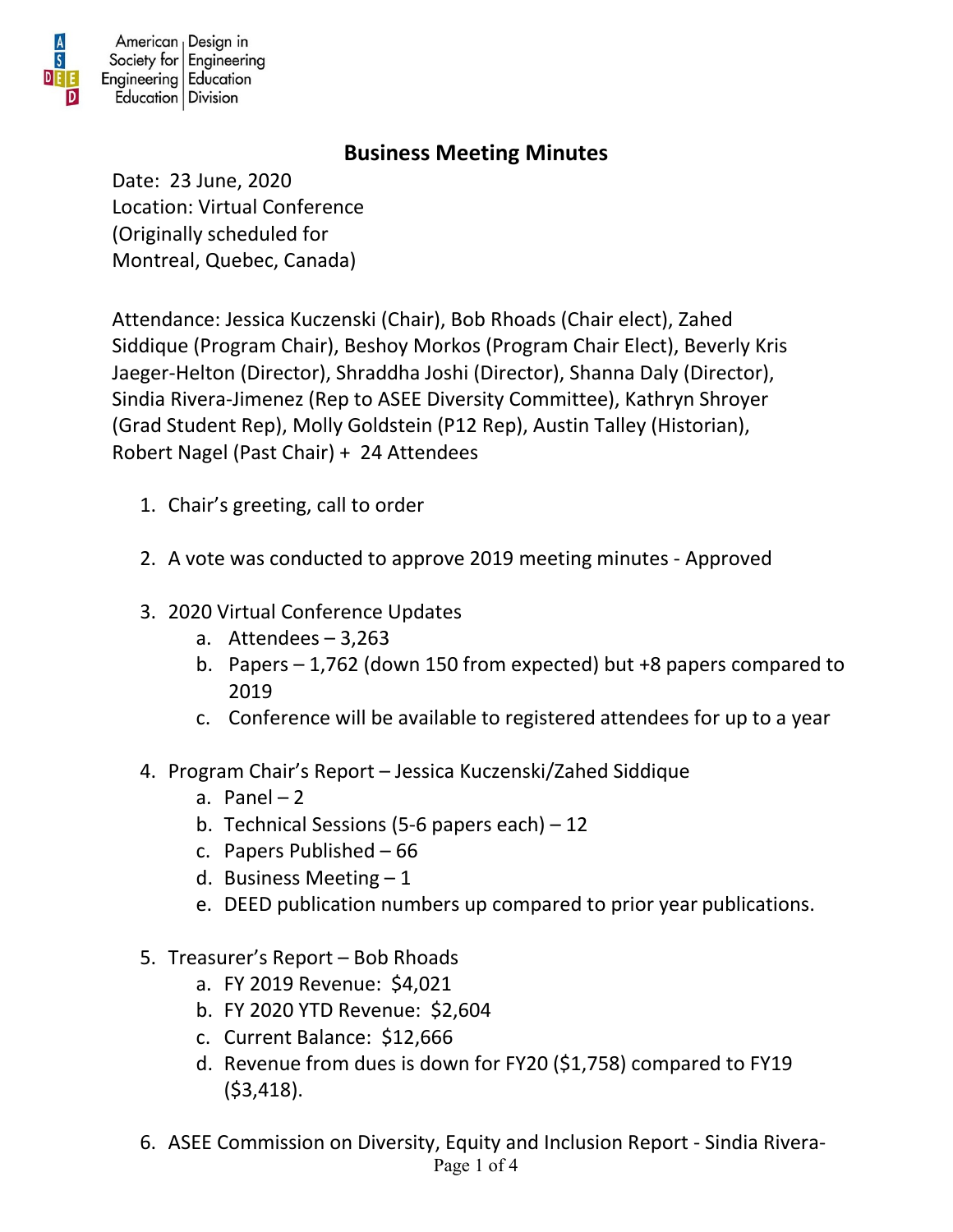

Jimenez

- a. <https://diversity.asee.org/deicommitte/>
- b. Engaging a Community in Diversity, Advocacy and Inclusive Practices
- c. Several Opportunities and Resources for DEI
- d. **Call of Action.** Proposed Topic For Discussion: Collaborate with the Commission to create webinars/ workshops/sessions tailored for engineering design classes that discuss DEI within the framework of ethics, teamwork, and innovation. Who wants to help me out to make this possible?
- 7. Division Chair's Report Jessica Kuczenski
	- a. Membership
		- i. 2020 795 members
			- 747 paid status
			- 848 on member roster
		- ii. 2019 757 members
			- 753 paid status
			- 846 on member roster
	- b. Bylaws Updates
		- i. DEI Statement created
		- ii. Bylaws need to be updated every 5 years
		- iii. To do: Best Paper Process
	- c. New Design Challenge competition (replaces essay contest)
		- 2020 ASEE had no entries Design Disruptions
			- What is a potential emerging disruptive change that impacts engineering design?
		- Up to 3 winners from Undergrad, Grad, Practitioner
		- Application Deadline?: March  $31<sup>st</sup>$
	- d. Partnership with EngineeringUnleashed.com
		- Host Virtual Communities of Practice
		- CardDeck for conference authors to publish work
	- e. Outstanding Service Award
		- i. No nominees for 2019 or 2020
		- ii. Need to review and discuss how to solicit nominees (DEED news letter)
		- iii. Create historical spreadsheet with past DEED officers
		- iv. Change to "not be a current member of DEED officer"
			- Voted and approved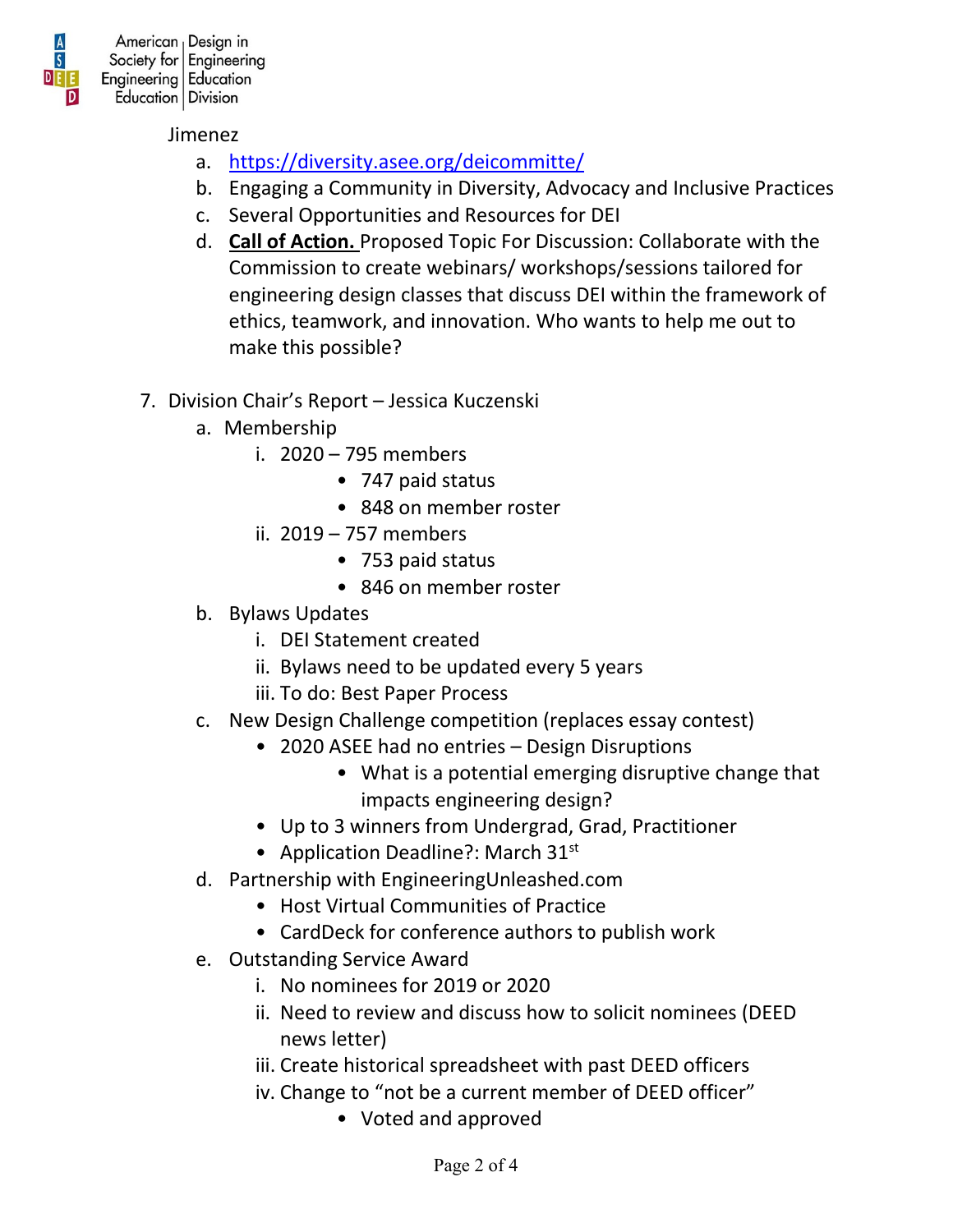

- f. Best Paper Winner: Eunhye Kim, Senay Purzer, Carolina Vivas-Valencia, Lindsey B. Payne, Nan Kong, "Problem Reframing and Empathy Manifestation in the Innovation Process"
	- i. \$500 award
- 8. PIC Reorganization
	- a. DEED will be moved from the PIC II to the PIC V
	- b. Maureen Baric will be the new PIC V Chair
	- c. All PIC's will have a common by-laws
	- d. PIC Council created
		- i. Consists of PIC Chair and Division Chairs within PIC
- 9. Key Votes:
	- a. Vote on Minutes: Approval of minutes from June 2019unanimous.
	- b. Vote on Bylaws Update: Approval of diversity update unanimous.
- 10.PIC II Chair Report Peter Schmidt
	- a. PIC Reorganization structure is based on division common synergy and topics
	- b. Financial virtual conference transition created over \$700k lost revenue
		- i. Government (PPP) loan to supplement loss which may turn into a grant
	- c. PIC II paper total over 250 papers
	- d. New PIC V Chair Maureen Baric
- 11.Election of Officers:
	- a. Program Chair Elect
		- i. Corey Schimpf [\(cscimpf@concord.org\)](mailto:cscimpf@concord.org) sole nominee, approval unanimous
	- b. Open Directors (nominations were held and voting occurred)
		- i. Kris Jaeger-Helton [\(bkjaeger@coe.neu.edu\)](mailto:bkjaeger@coe.neu.edu)
		- ii. Shraddha Joshi [\(joshisp@jmu.edu\)](mailto:joshisp@jmu.edu)
		- iii. Rachana Gupta [\(ragupta@ncsu.edu\)](mailto:ragupta@ncsu.edu)
	- c. Diversity Representative
		- i. Sindia Rivera-Jimenez [\(rivera.jimenez@eng.ufl.edu\)](mailto:rivera.jimenez@eng.ufl.edu) will continue as representative
	- d. DEED Historian